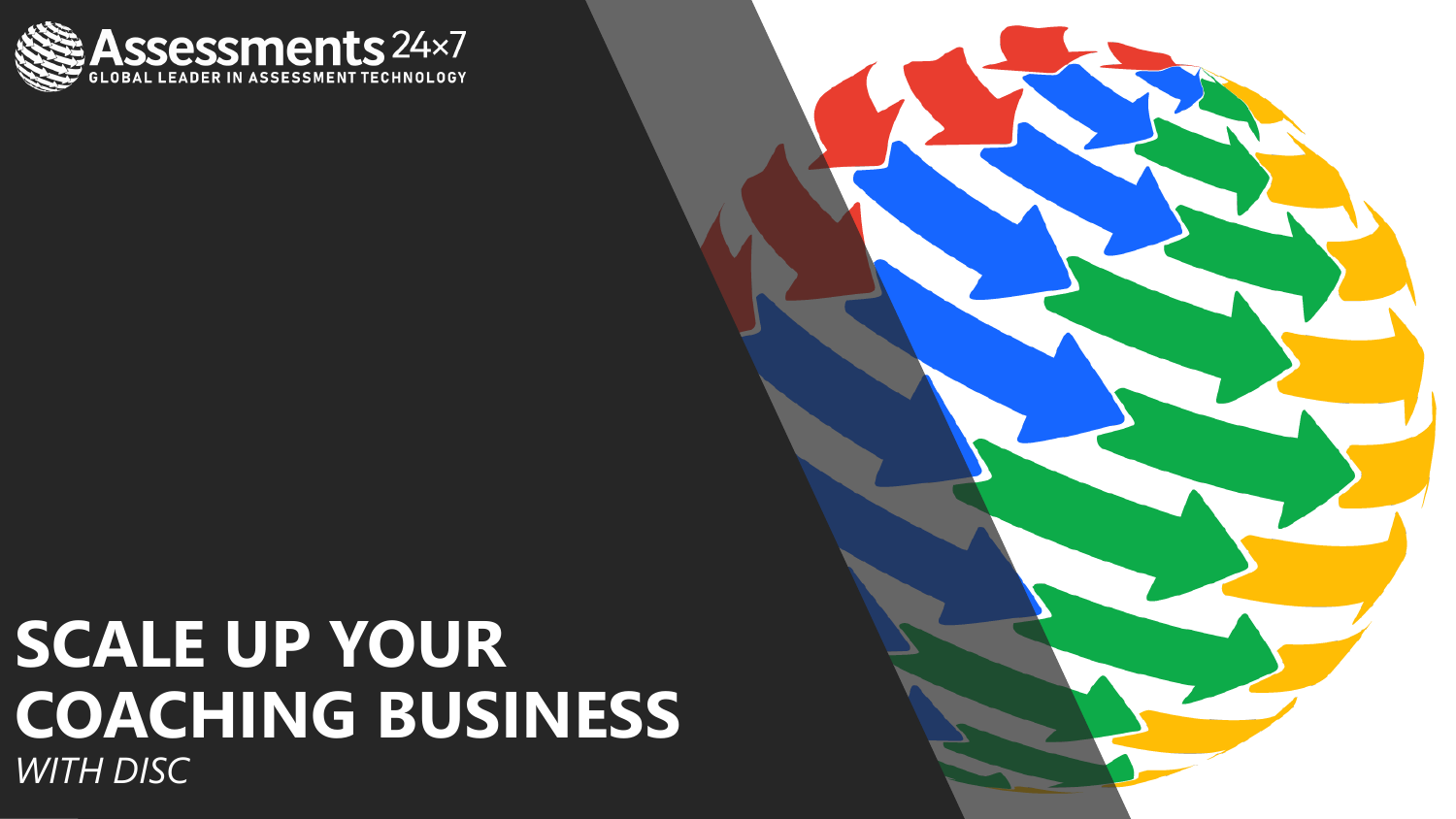# **ABOUT YOUR COACH**

- 27 years in the Coaching Industry Sports, Corporate, Executive and Small- Med Business
- Certified Executive, Organizational Development, Leadership, Lifestyle, Behavior, Business Coach and Trainer
- Coached recreational to Level 10 gymnastics, middle-school girls basketball, varsity boys basketball and university softball and cheerleading
- 2 Sport University Athlete
- 1<sup>st</sup> Business at age 12
- Married to a Fitness & Nutritional Coach
- Adventure Nut!



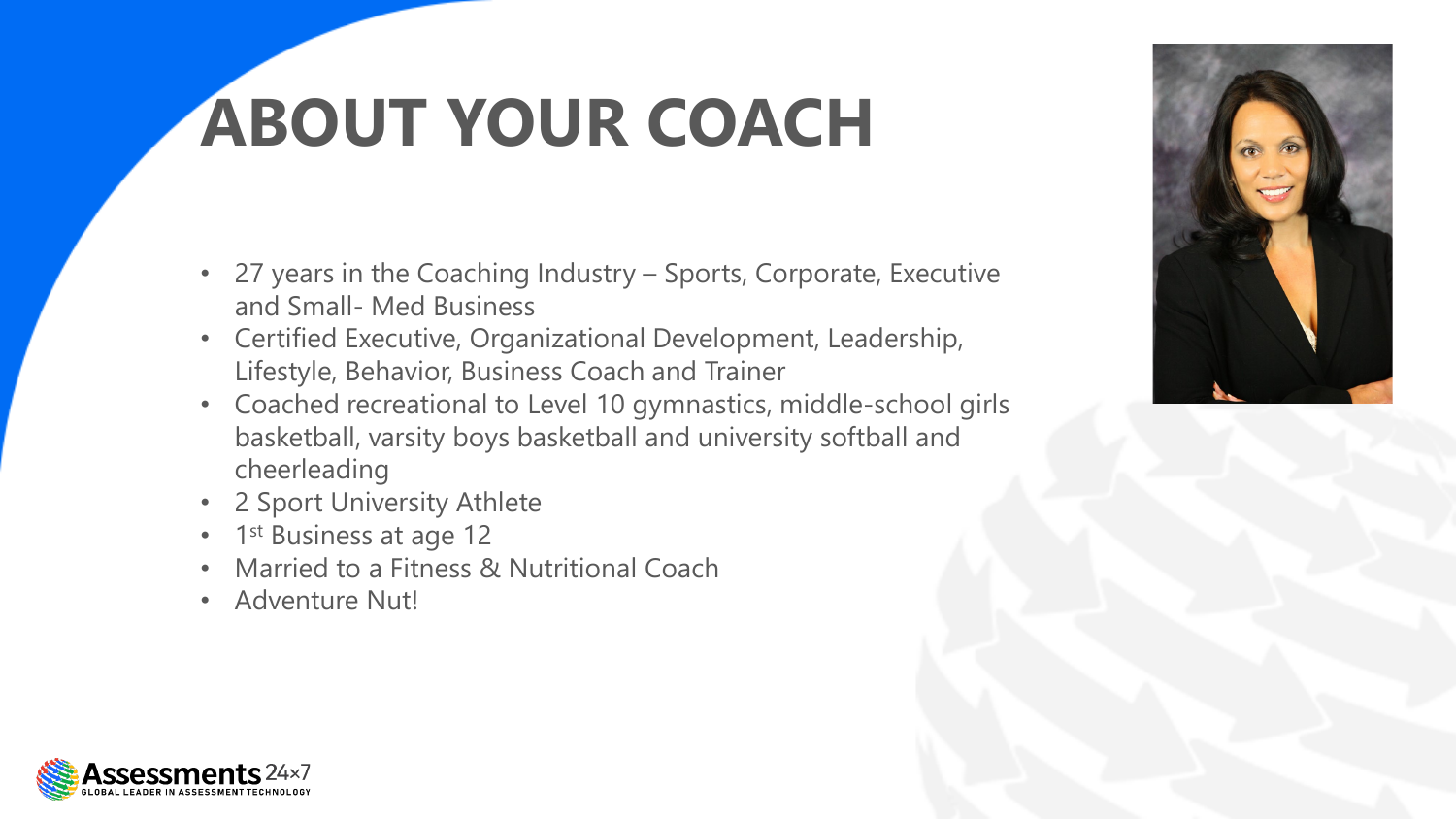### **1. IN THE COACHING INDUSTRY…**

# Assessments are the Most **Underutilized** Tool/Resource

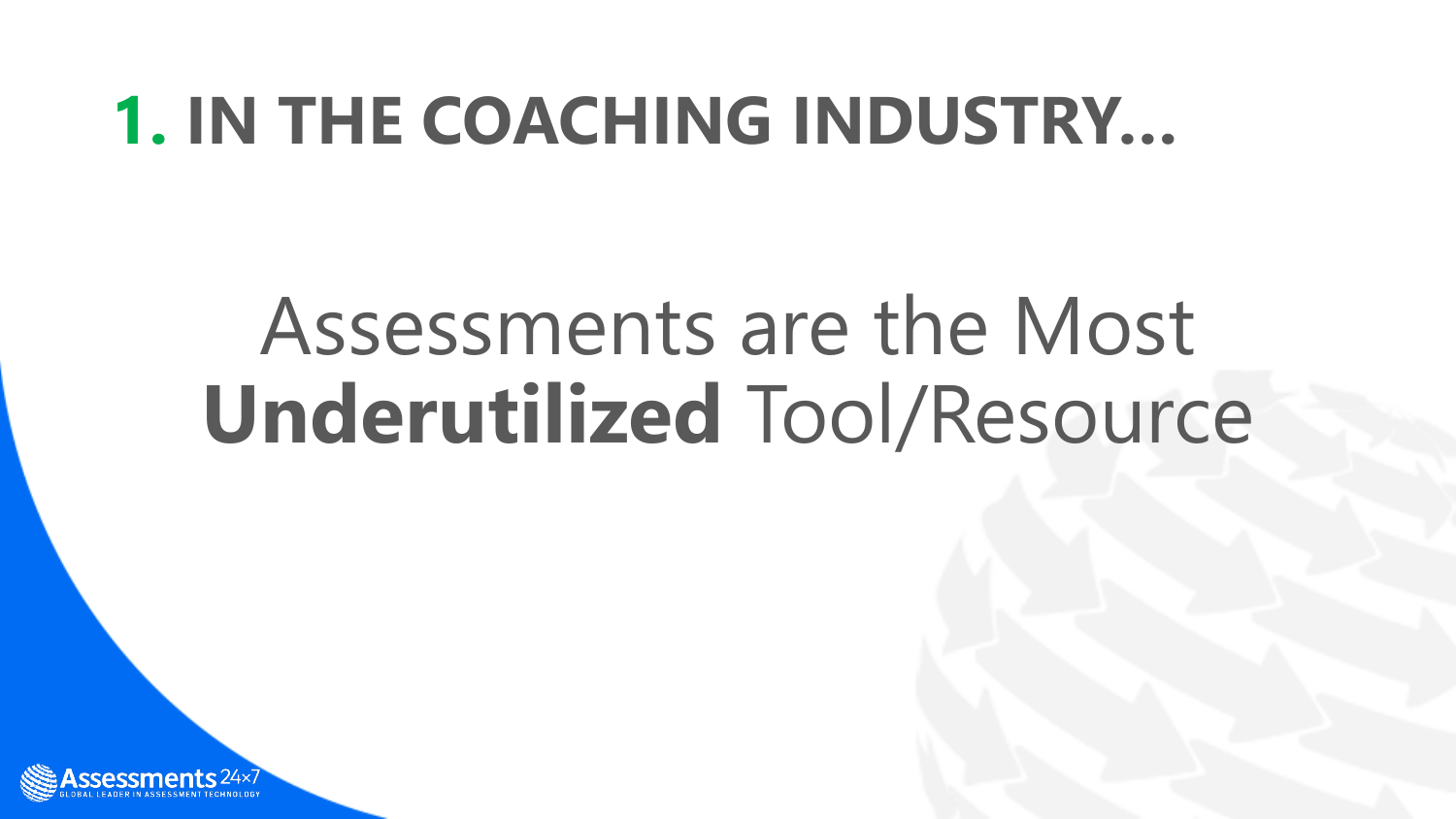### **2. COACH'S MINDSET**

# Assessments are an Expense

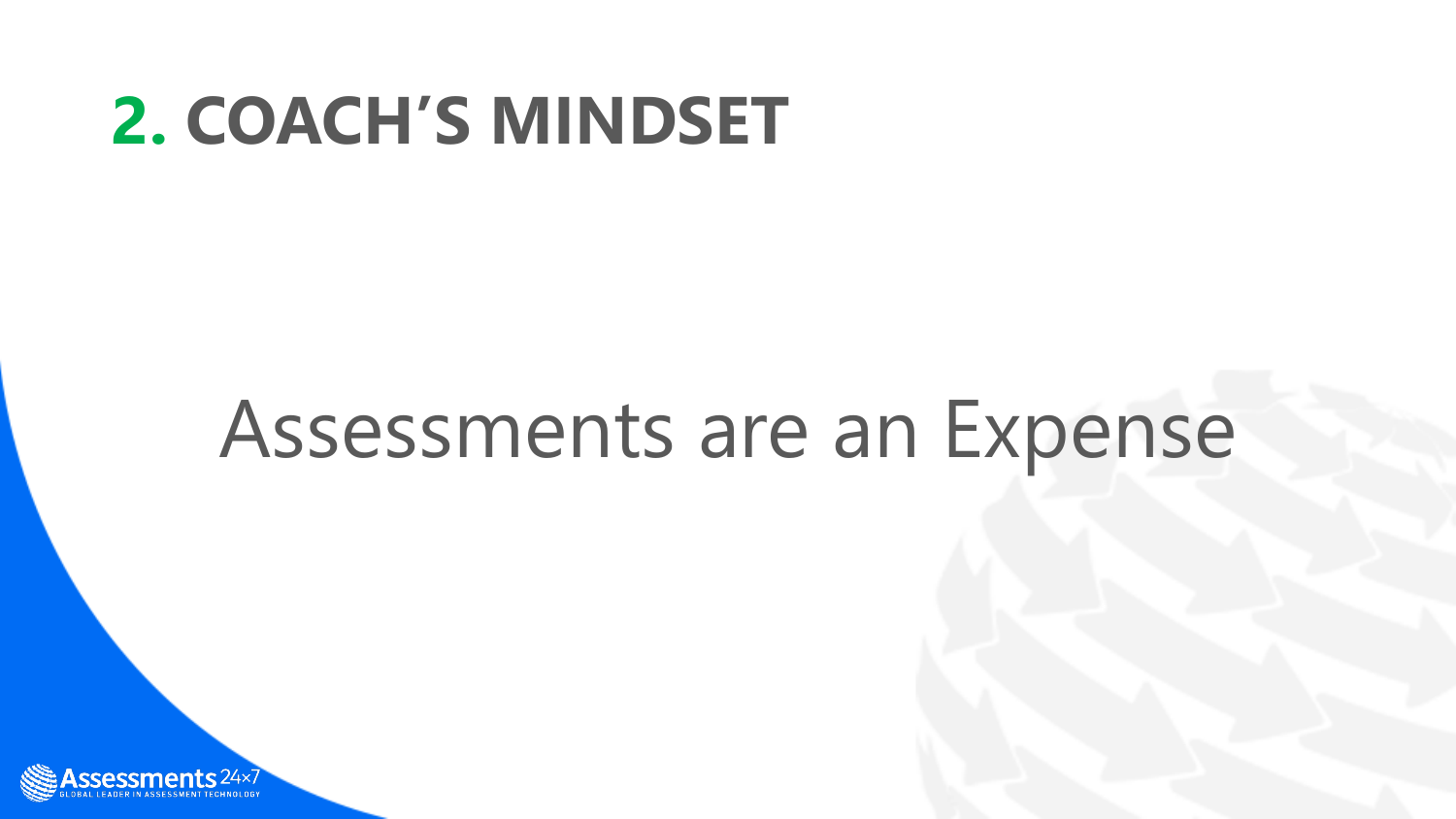### **LET'S TALK ABOUT IT…**

# Underutilized Tool/Resource

# Expense

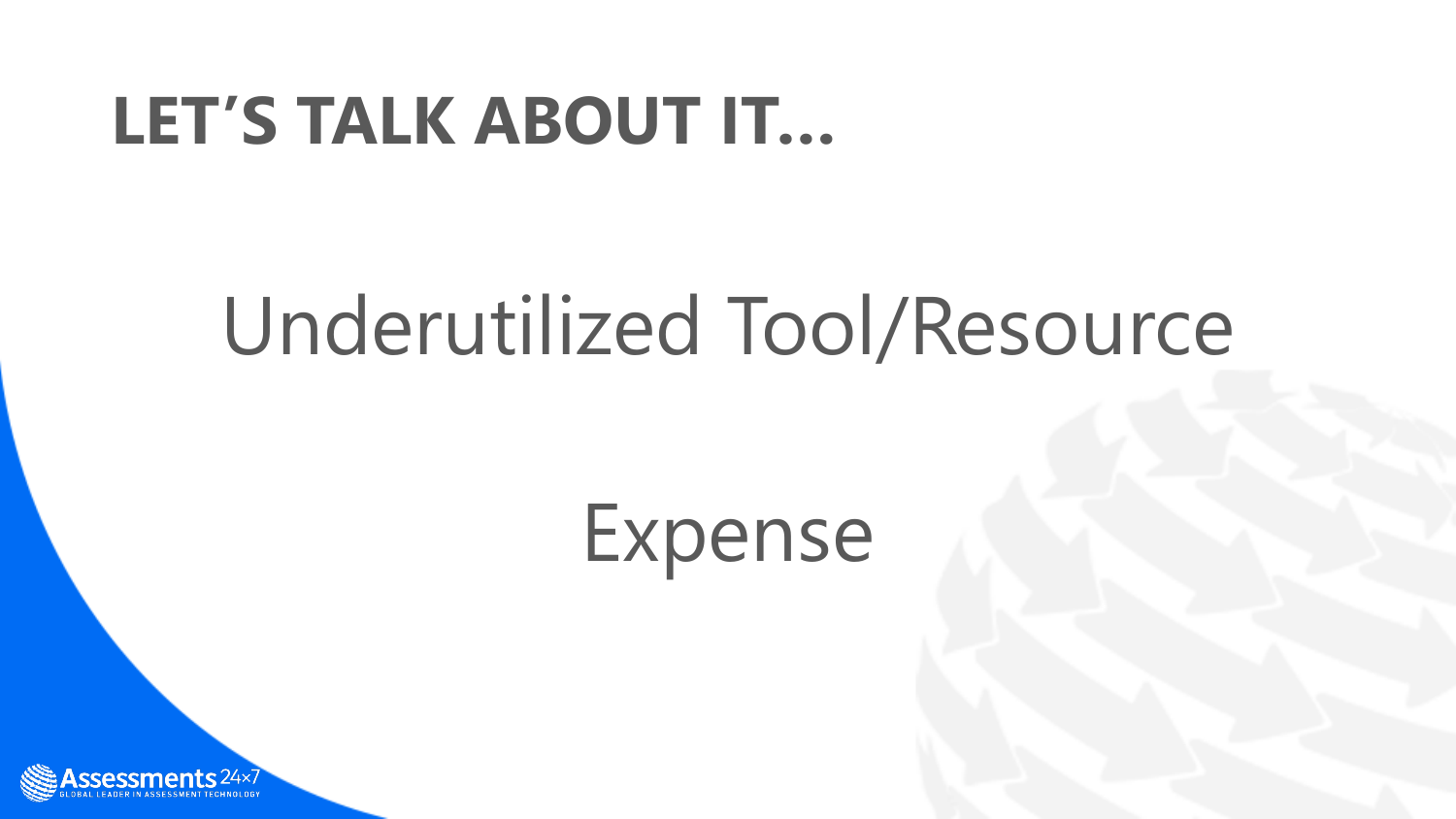## **POSITIONING**

- You should always position costs in Agreement when you Enroll a client
	- Individual assessments
	- Team assessments
- WHY Client Takes the Assessment at the beginning of the coaching journey

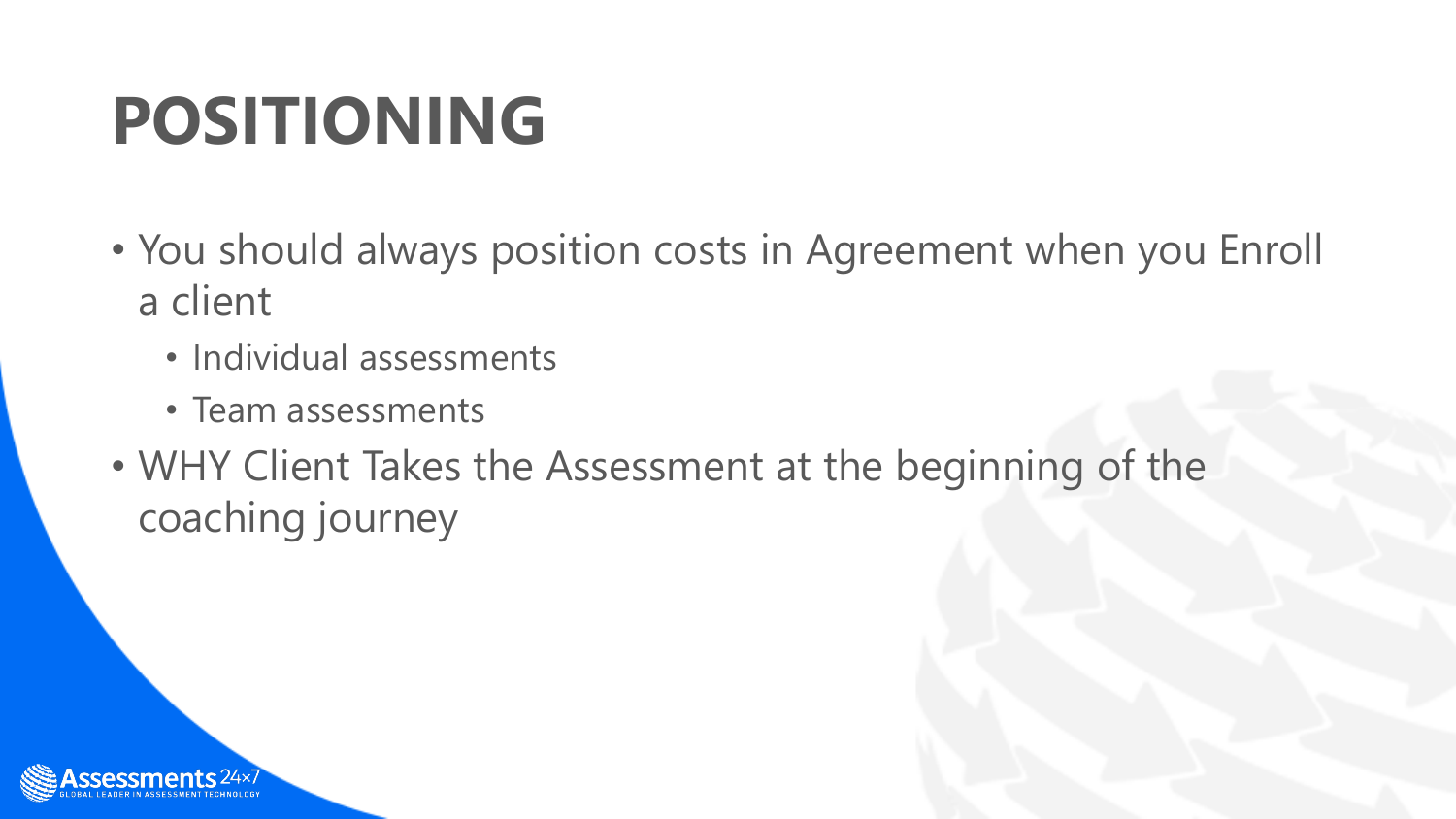### **GO DEEP**

# In the Organization, Department, Team

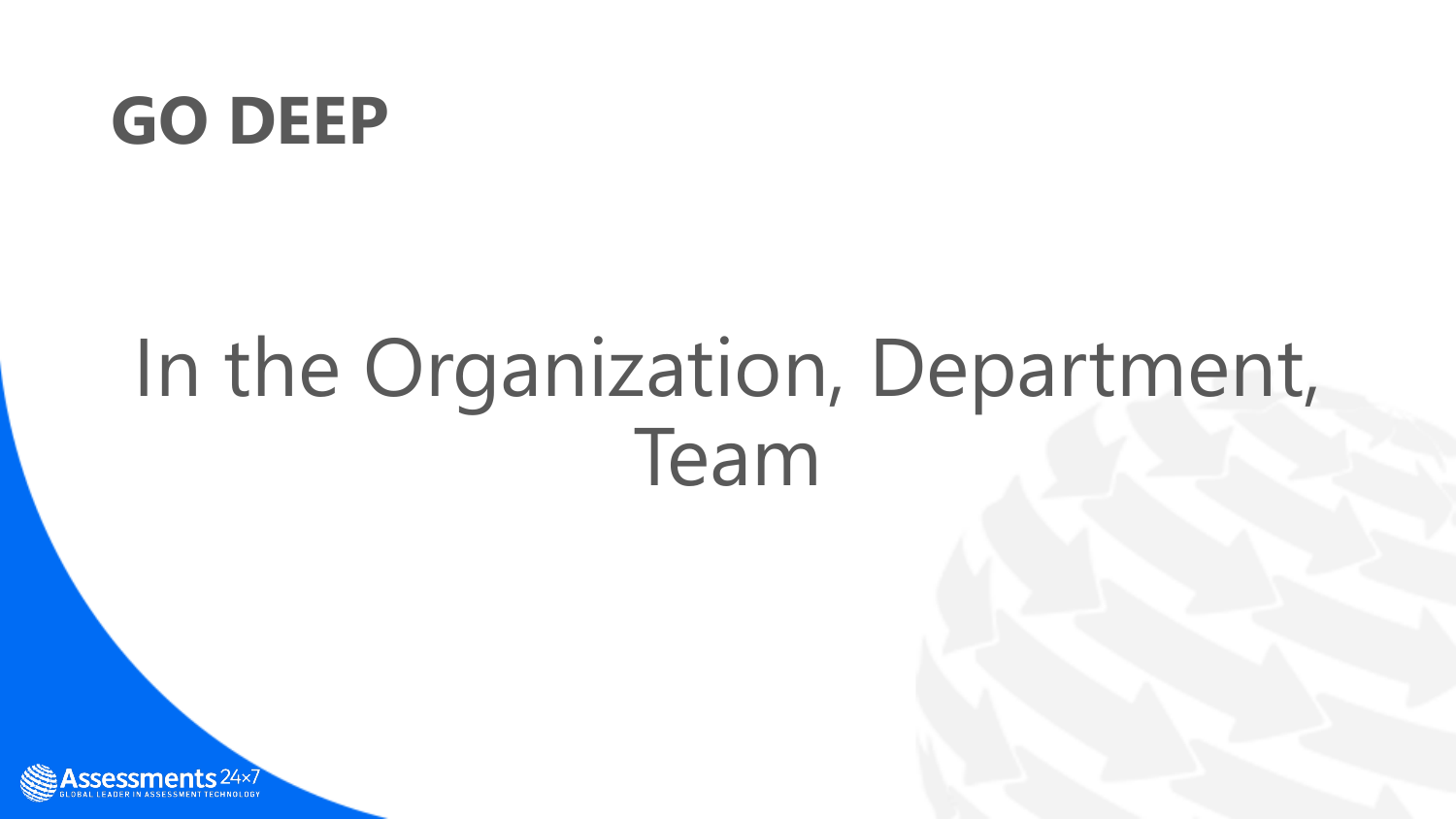# **GO DEEP – CON'T**

# In the Organization, Department, Team

- Leadership DISC Leadership, Leadership Effectiveness 360, Emotional Intelligence
- Sales Sales IQ
- Learning Styles
- Recruiting HireSense
- Organization Development 5 Disciplines

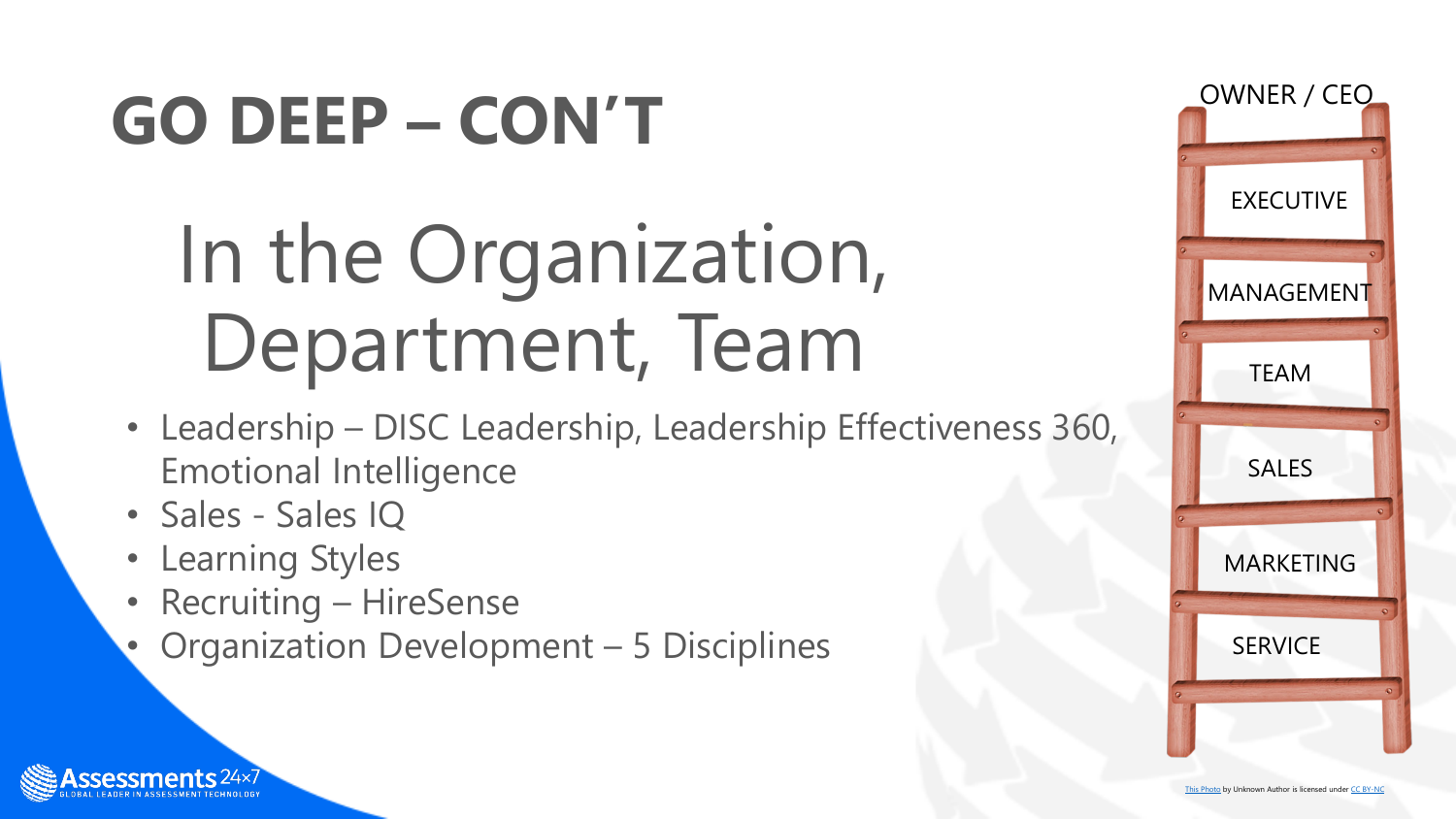# **EXAMPLE PRICING**

#### **EVERY CLIENT TAKES A DISC**

#### **1-2-1 Clients**

- $\cdot$  > \$1500 +/mo FREE DISC/DISC + Motivators
- $\cdot$  <\$1500+/mo \$149 DISC Includes Debrief
	- (For a \$1000 1st mo. \$1149 fee will include assessment)

#### **Group/Leverage Coaching**

• \$149 DISC Includes Debrief

\$49 DISC only \$79 DISC/Motivators ONLY

#### **Retreats & Strategic Planning**

- 0-10 Attendees \$89 attendee DISC
- 10-20 Attendees \$79 attendee DISC
- 20+ \$69 attendee DISC
- Assessment fee is an addition to Retreat or Planning Fee and includes Team Wheel & Collaboration Reports

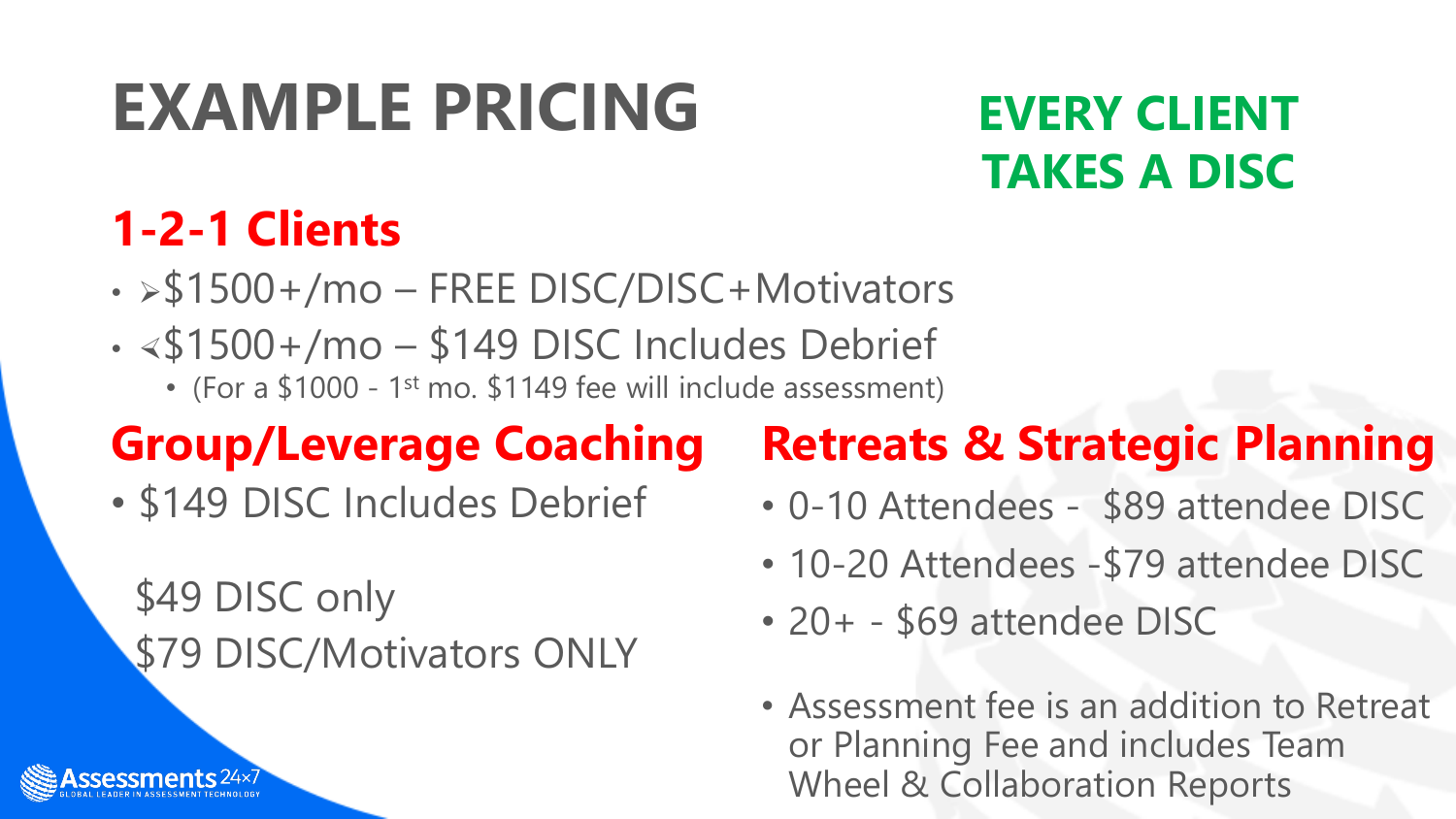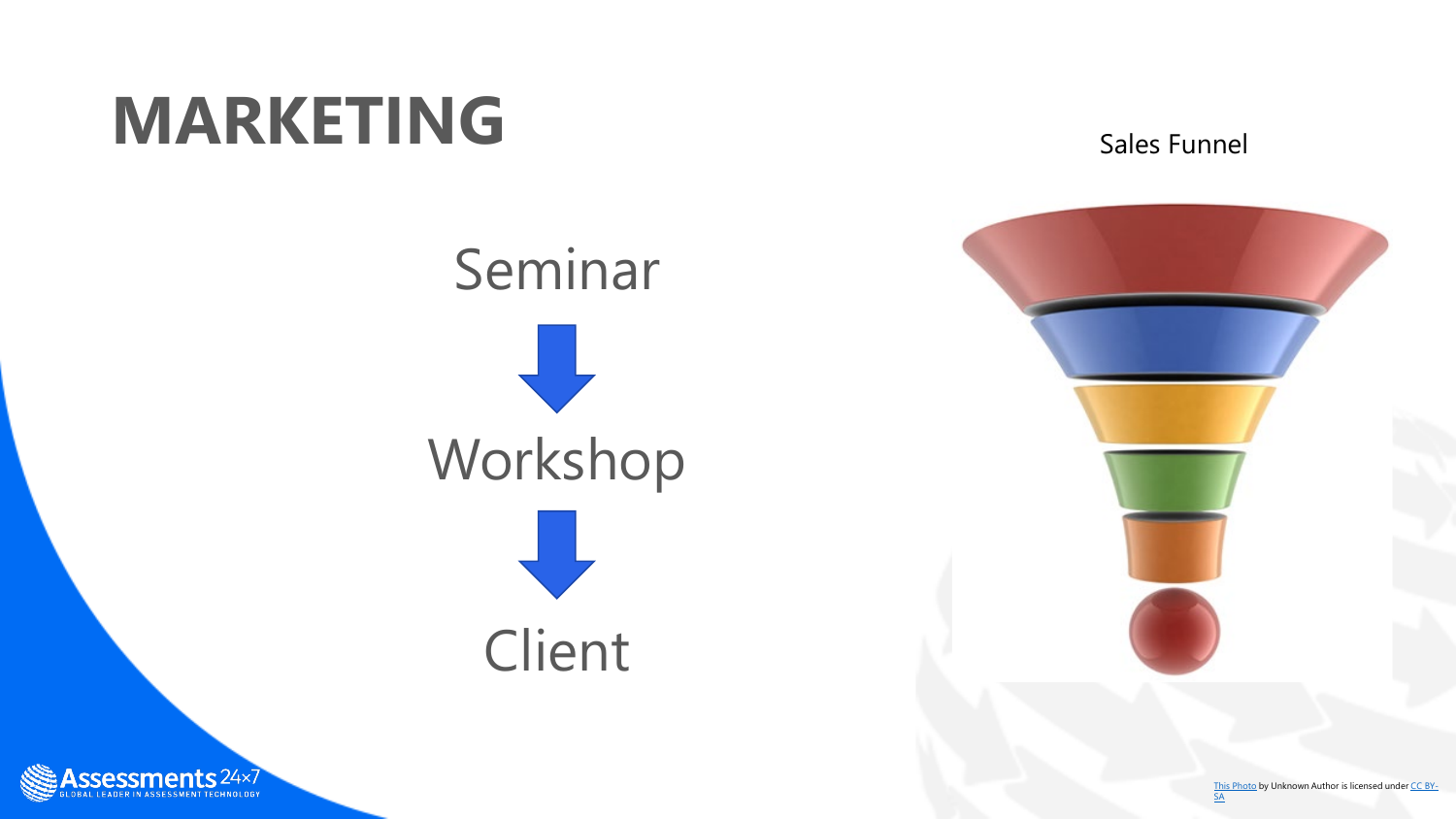### **TITLES**

Communication Behavior Leadership Team ESSENTIAL MARKETING MODELS HTTP://BIT.LY/SMARTMODELS



under <u>CC BY</u> -NC -ND

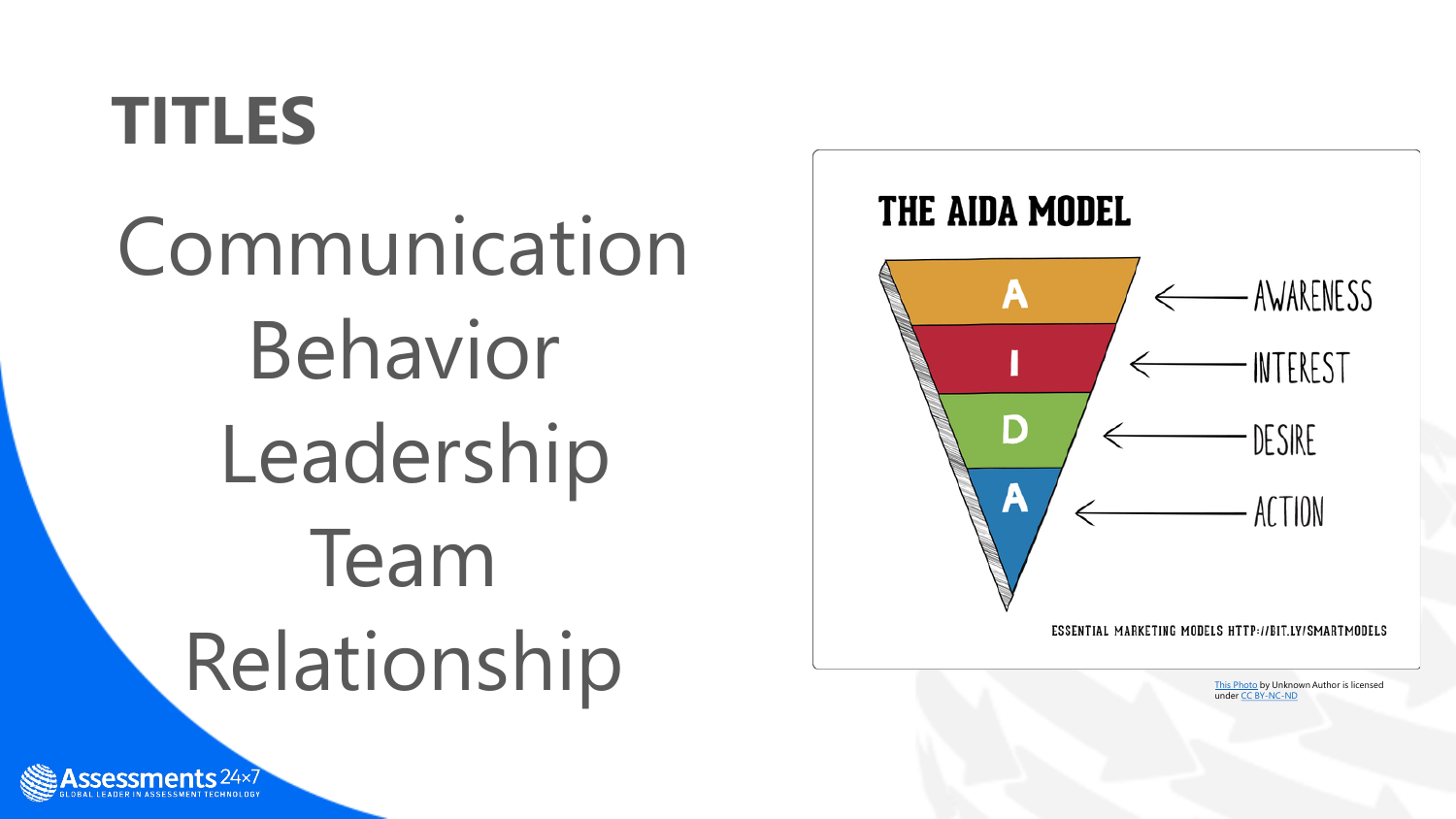## **ADDITIONAL MARKETING RESOURCES**

- Your Assessment Dashboard
	- 52-Week Email Series (DISC Training Resources)
	- Marketing One-Sheets (Front Page of Resource Center)

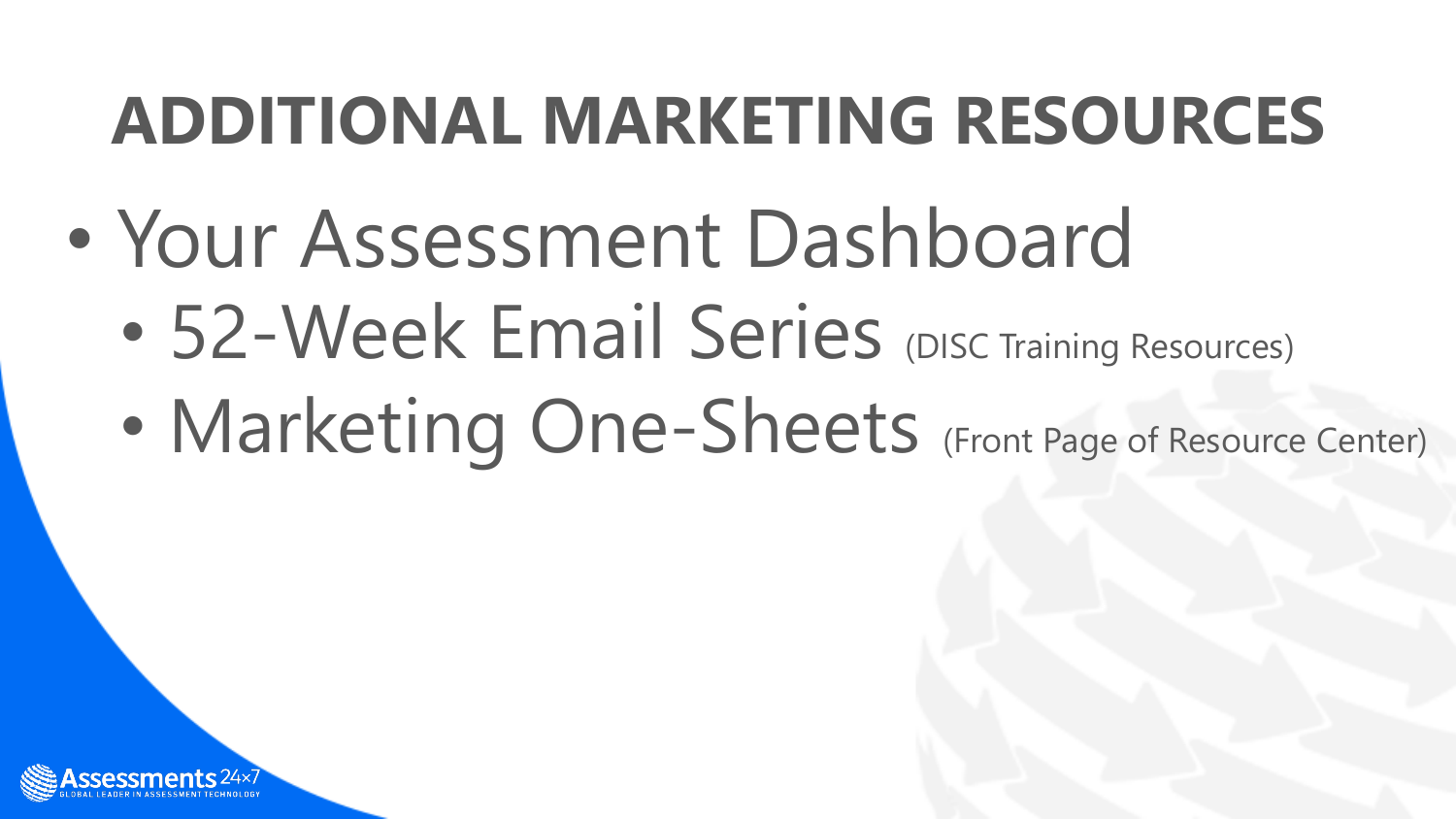### **ADDITIONAL MARKETING RESOURCES**

# •NEW Marketing Lead Generator Program

To start your assessment(s), please complete the following:

 $\cdot$  DISC S

First Name (Appears on report)

Last Name: (Appears on report)

Email:

By selecting "accept", you agree to the Terms & Conditions below as well as the Privacy Policy found here.

If you are in the European Union, you also provide your explicit consent and also agree to

□ Accept



Proceed to the next step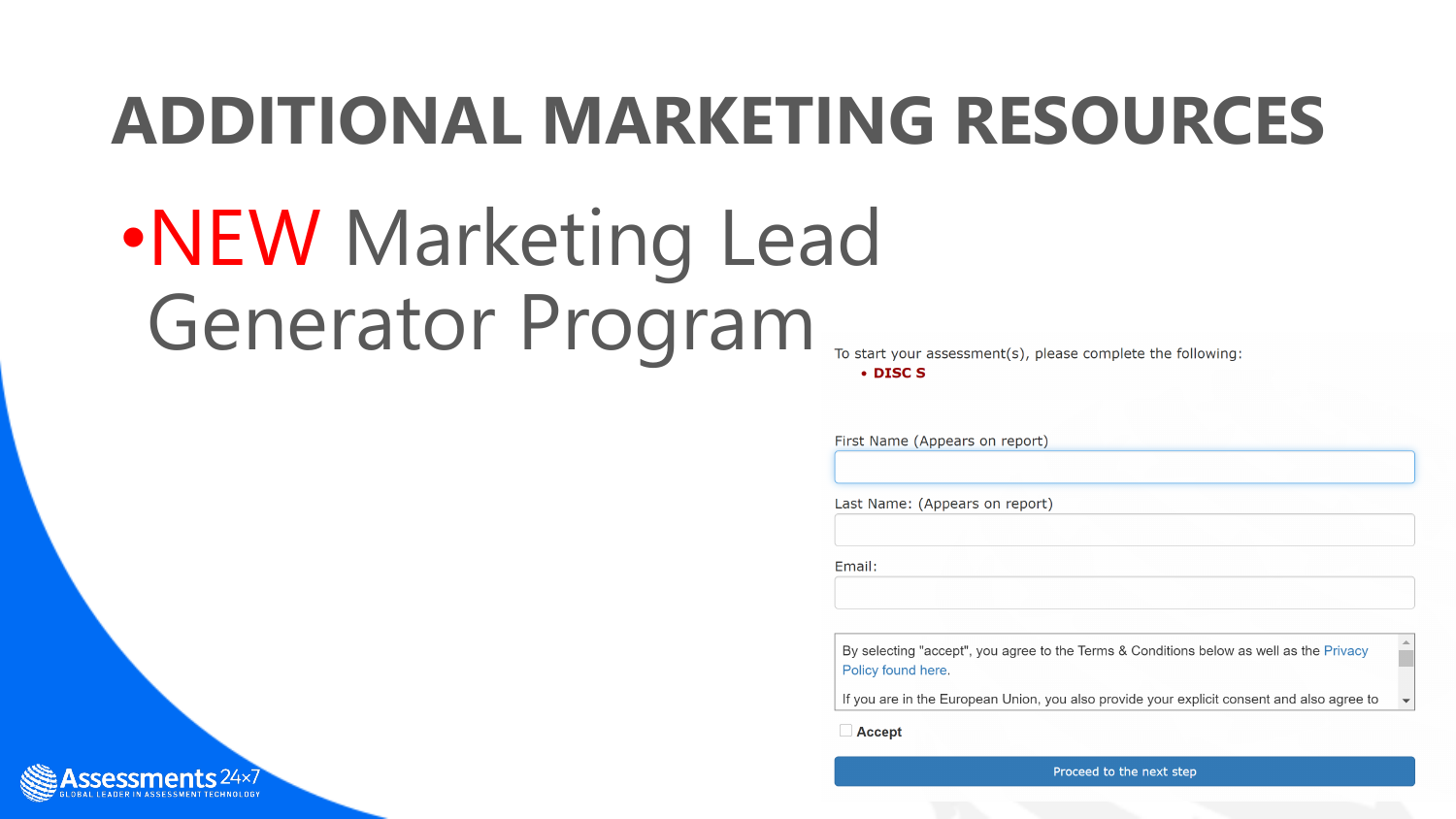# **ADDITIONAL COACHING RESOURCES**

- Assessments24x7.com
	- HireSense (Under Hiring & Selection)
	- FREE Coaching Communication Mobile APP (About Us>Mobile App)
	- Certification
		- DISC
		- Motivators
		- Emotional Intelligence
		- Critical Thinking
		- Learning Styles
		- Workshop Leader
- Relationship DISC & Collaboration Report
- Account PLUS

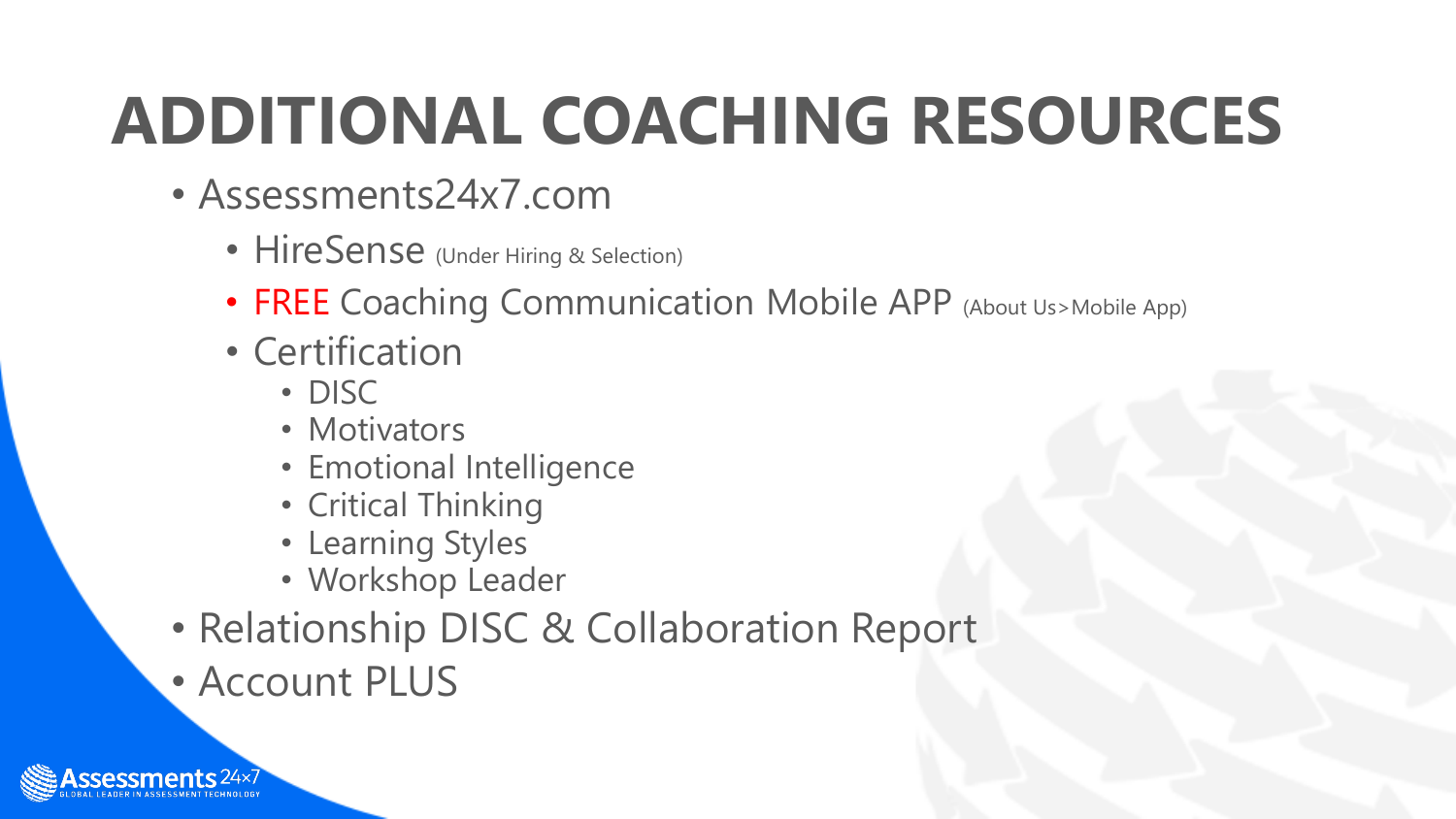## **UPCOMING COACHING RESOURCES**

- Youth DISC
- More Sales & Marketing Collateral
- Quarterly Coaching Webinars

Constantly Improving and Updating our training, collateral, backend systems.